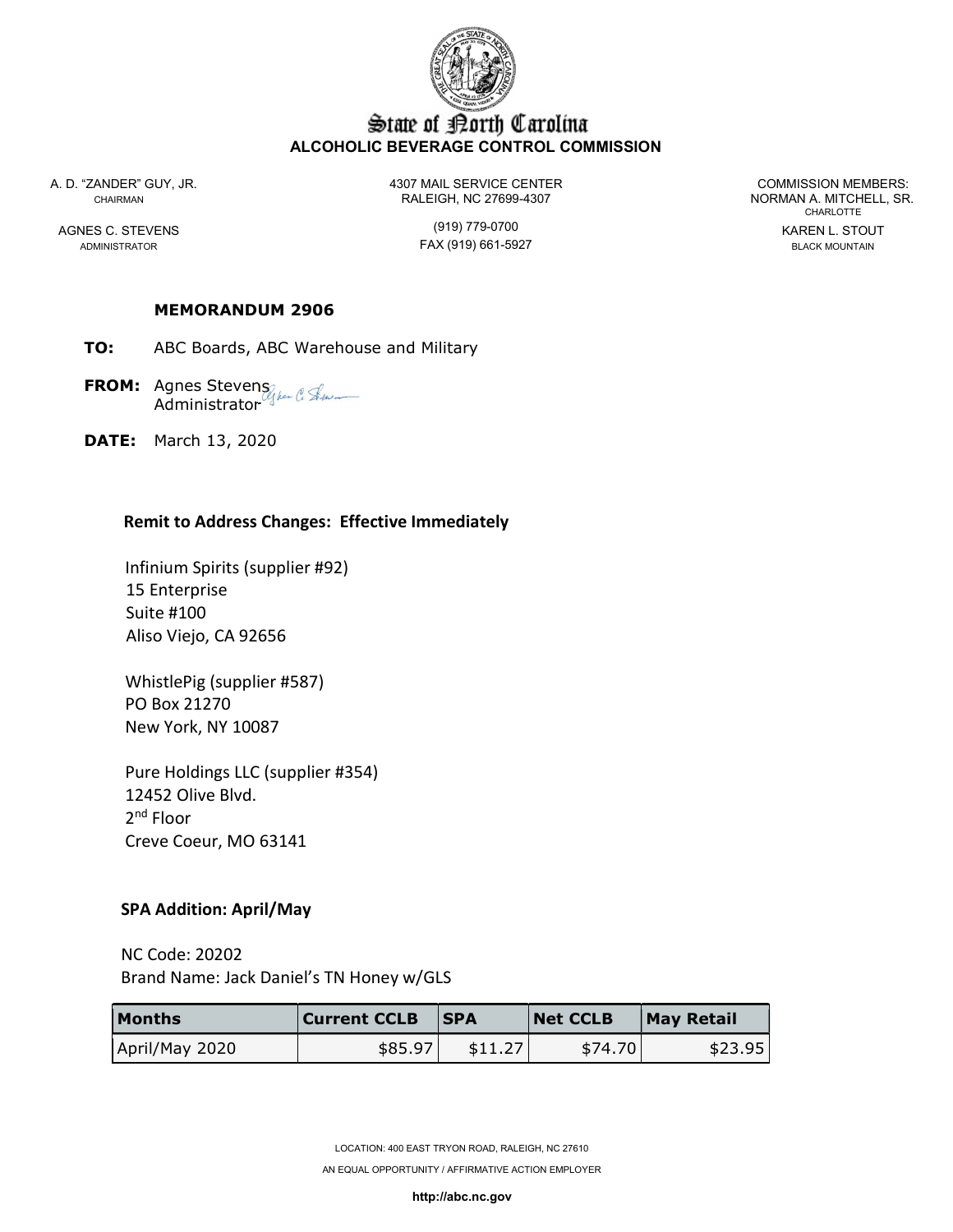#### SPA Price Correction: March/April

 NC Code: 27069 Brand Name: Four Roses Yellow Label

| <b>Months</b> | Current CCLB | <b>SPA</b> | <b>Net CCLB</b> | <b>Net Bottle Price</b> |
|---------------|--------------|------------|-----------------|-------------------------|
| March/April   | \$138.64     | \$19.33    | \$119.31        | \$18.95                 |

#### Pricing & Bottles Per Case Change: Effective Immediately

 NC Code: 20113 Brand Name: Courvoisier Avant-Grate B/C changed from 6 to 12

| <b>NC Code</b> | Supplier             | <b>Brand Name</b>       | <b>RBP</b> | <b>Size</b> | <b>CCLB</b> |
|----------------|----------------------|-------------------------|------------|-------------|-------------|
| 20113          | <b>IBeam Suntory</b> | Courvoisier Avant-Garde | \$39.95    | .75L        | \$254.54    |

## Name & UPC Change: Effective Immediately

 NC Code: 43921 Brand Name: Mr. Boston Vodka (Previously Mr. Boston Riva Vodka) Bottle/VAP UPC: 089000012251

## UPC & Proof Changes: Effective Immediately

 NC Code: 51925 Brand Name: Bacardi Classic Cocktails Rum Punch UPC: 080480985585 Proof: 25